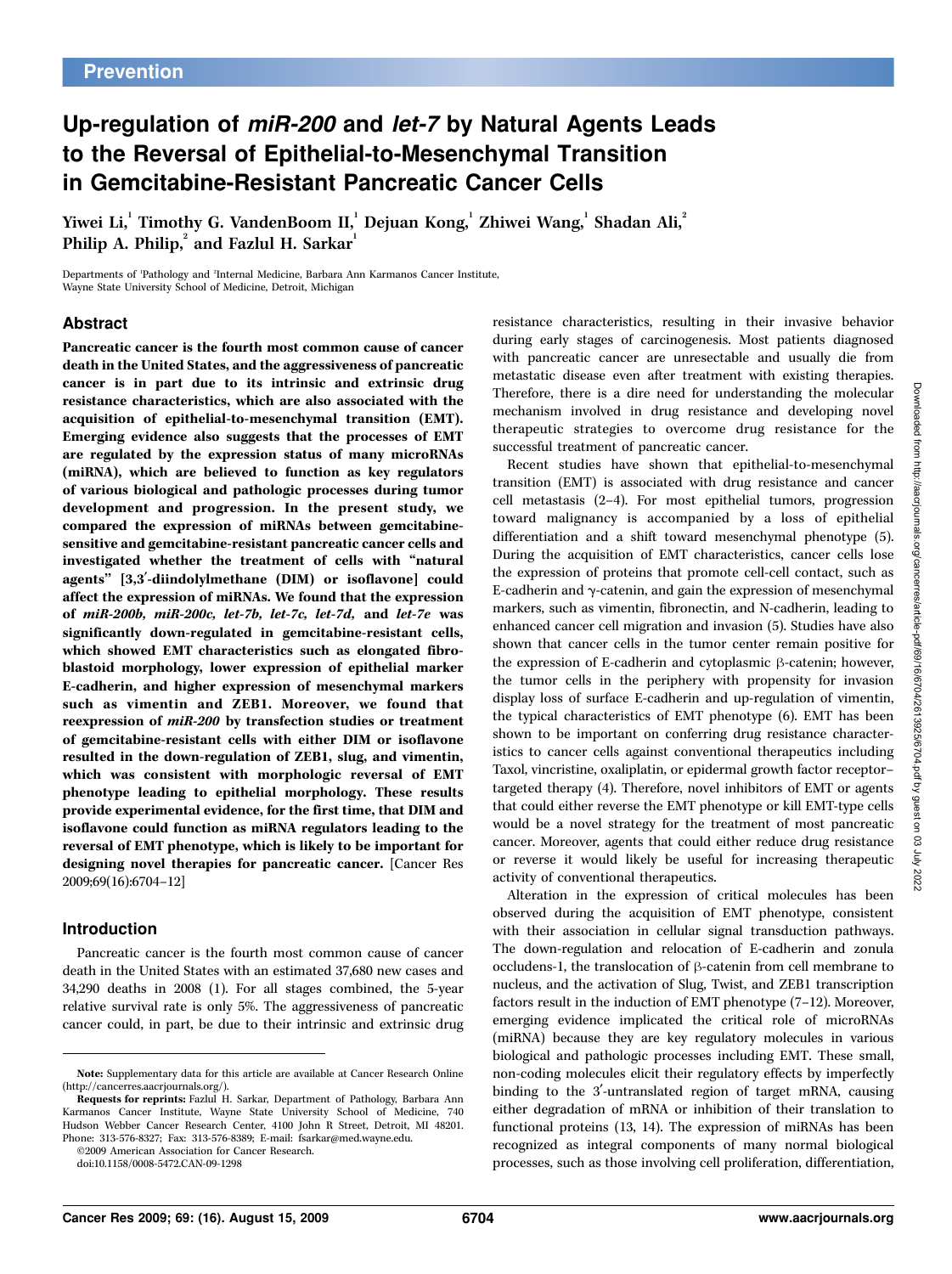apoptosis, and stress resistance (15). Moreover, it has been recently suggested that aberrant expression of miRNAs is associated with the development and progression cancer. Many studies have established this concept by discovering the up-regulation or downregulation of specific miRNAs in various types of cancer and identifying some of their molecular targets (16–18). More importantly, miRNAs have been found to be the regulators of EMT (19); thus, miRNA appears to play important roles in cancer development and progression (18, 20).

Although the role of miRNAs in cancer has been documented, there are very few studies documenting the cellular consequence due to targeted inactivation or reexpression of specific miRNA. Therefore, we hypothesized that alteration in the expression of miRNAs could be achieved by treating cancer cells with ''natural agents" [3,3'-diindolylmethane (DIM) or isoflavone] and that the "natural agents" could cause reversal of EMT phenotype leading to cancer cell death. It has been well known that dietary chemopreventive agents inhibit cancer cell growth in vitro and in vivo through the regulation of cell signaling transduction (21, 22). Importantly, we have found previously that the dietary compounds, including isoflavone genistein and DIM, could enhance the antitumor activity of chemotherapeutic agents through different mechanisms (23, 24), suggesting that these compounds could exert their pleiotropic effects on cancer treatment through regulation of various cellular signaling pathways. In this study, we assessed the expression pattern of miRNAs between gemcitabine-sensitive and gemcitabine-resistant pancreatic cancer cells. Moreover, we investigated whether the treatment of gemcitabine-resistant cells with either B-DIM (BioResponse-formulated DIM with greater bioavailability) or G2535 (a mixture of genistein and other isoflavones) could alter the expression profile of miRNAs and also assessed the cellular consequence. We found that the miRNA expression pattern was different between gemcitabine-sensitive and gemcitabine-resistant cells. The gemcitabine-resistant cells showed EMT characteristics and the treatment of gemcitabineresistant cells with either of the natural agents altered the expression of miRNAs, causing partial reversal of EMT phenotype, which was also achieved by reexpression of specific miRNA by transfection studies. These results suggest that reexpression of specific miRNA by nontoxic "natural agents" could be a useful strategy for the reversal of EMT phenotype, which could lead to the reversal of drug resistance and the sensitization of pancreatic cancer cells to conventional therapeutic agents for the successful treatment of pancreatic cancer.

## Materials and Methods

Cell lines, reagents, and antibodies. The reported gemcitabineresistant human pancreatic cancer cell lines, MiaPaCa-2, Panc-1, and Aspc-1 (25), were maintained in DMEM (Invitrogen) supplemented with  $10\%$  fetal bovine serum,  $100 \text{ units/mL}$  penicillin, and  $100 \text{ µg/mL}$ streptomycin in a 5%  $CO<sub>2</sub>$  atmosphere at 37°C. The reported gemcitabine-sensitive human pancreatic cancer cell lines, L3.6pl, Colo357, BxPC-3, and HPAC (25), were cultured in DMEM or RPMI 1640 (for BxPC-3) supplemented with fetal bovine serum and antibiotics. B-DIM (BioResponse; known as BR-DIM and called B-DIM with higher bioavailability in vivo) was generously provided by Dr. Michael Zeligs (26) and was dissolved in DMSO to make a 50 mmol/L stock solution. Isoflavone mixture G2535 (70.54% genistein, 26.34% diadzin, and 0.31% glycitein manufactured by Organic Technologies and obtained from NIH) was dissolved in DMSO to make a stock solution containing 50 mmol/L genistein. The concentration of isoflavone we described in this article refers to the concentration of genistein in isoflavone mixture. Anti-ZEB1 (Santa Cruz Biotechnology), anti-E-cadherin (Santa Cruz Biotechnology), anti-vimentin (DAKO), and anti–glyceraldehyde-3-phosphate dehydrogenase (Sigma) primary antibodies were used for Western blot analysis and immunofluorescent staining.

RNA isolation. Total RNA was extracted by using the mirVana miRNA Isolation Kit (Ambion) following the protocol provided by the manufacturer. Briefly, MiaPaCa-2, Panc-1, Aspc-1, L3.6pl, Colo357, BxPC-3, and HPAC cells were treated with 25  $\mu$ mol/L B-DIM or 25  $\mu$ mol/L G2535 for 48 h. Control cells received 0.05% DMSO. Then, the cells from each condition were exposed to Lysis/Binding Solution and vortexed vigorously to obtain a homogenous lysate. miRNA Homogenate Additive was added to the lysate and incubated on ice for 10 min. After incubation, acid-phenol:chloroform was added and the lysate was subsequently vortexed and centrifuged for 5 min at 10,000  $\times$  g. The aqueous phase was recovered and transferred to a fresh tube. After addition of 100% ethanol, each lysate/ethanol mixture was added to a filter cartridge and pulled through via centrifugation at  $10,000 \times g$ . Two wash solutions were added to the filter and pulled through via the same method. The total RNA was obtained by adding preheated  $(95^{\circ}C)$  Elution Solution to the filter cartridge and centrifuging.

miRNA microarray and data analysis. Five micrograms of each total RNA sample from MiaPaCa-2, Panc-1, L3.6pl, and Colo357 cells were sent to a service provider for completion of the miRNA microarrays (LCSciences). In LCSciences, the total RNA samples were enriched for miRNAs and the miRNA microarrays were done on µParaFlo microfluidic chips (version 10.0), each of which has a miRNA probe region with multiple repeat regions that detect 711 miRNAs. Multiple control probes are also included on the microarrays for assessing various chip and assay qualities such as uniformity and specificity. Chips were scanned and the data were normalized. The t tests were done and the predicting target genes for various miRNAs were also analyzed.

miRNA real-time reverse transcription-PCR. To verify the alterations in the expression of specific miRNAs that were found to be altered in miRNA microarray analysis, we chose representative miRNA (miR-200a, miR-200b, miR-200c, let-7b, let-7e, miR-106b, and miRNA-221) with varying expression profiles for real-time miRNA reverse transcription-PCR (RT-PCR) analysis using TaqMan MicroRNA Assay Kit (Applied Biosystems) following the manufacturer's protocol. Briefly, 5 ng of total RNA from each sample were subjected to reverse transcription with a specific miRNA primer (Applied Biosystems). Real-time PCRs were then carried out in a total of 25 µL reaction mixture (1.66 µL RT product, 1.25 µL of  $20\times$  TaqMan miRNA Assay Mix, 12.5  $\mu$ L of 2 $\times$  TaqMan PCR Master Mix, and 9.59  $\mu$ L distilled H2O) in SmartCycler II (Cepheid). The PCR program was initiated by 10 min at 95°C before 40 thermal cycles, each at 15 s at 95°C and 1 min at 60°C. Data were analyzed according to the comparative Ct method and normalized by RNU6B expression in each sample.

Real-time RT-PCR using mRNA. Real-time RT-PCR analysis was also conducted to measure the expression of genes (E-cadherin, vimentin, and slug), which are critically related to EMT in pancreatic cancer cells with and without 25  $\mu$ mol/L B-DIM and 25  $\mu$ mol/L G2535 treatment. Briefly, 1  $\mu$ g of total RNA from each sample was subjected to reverse transcription using the High-Capacity RNA-to-cDNA Kit (Applied Biosystems) according to the manufacturer's protocol. Real-time PCRs were then carried out in a total of 25 µL reaction mixture (2 µL cDNA, 12.5 µL of  $2\times$  SYBR Green PCR Master Mix from Applied Biosystems,  $1.5 \mu L$  of each  $5 \mu mol/L$  forward and reverse primers, and 7.5  $\mu$ L distilled H<sub>2</sub>O) in SmartCycler II (Cepheid). The PCR program was initiated by 10 min at  $95^{\circ}$ C before 40 thermal cycles, each at 15 s at  $95^{\circ}$ C and 1 min at  $60^{\circ}$ C. Data were analyzed according to the comparative Ct method and normalized by glyceraldehyde-3-phosphate dehydrogenase expression in each sample.

Western blot analysis. We also conducted Western blot analysis to verify the alterations in the protein expression of genes, which are targets of miRNA or critically involved in EMT. The gemcitabine-sensitive and gemcitabine-resistant pancreatic cancer cells were treated with or without  $25 \text{ }\mu\text{mol/L B-DIM}$  or  $25 \text{ }\mu\text{mol/L G}$   $2535$  for 48 h. After treatment, the cells were lysed in 62.5 mmol/L Tris-HCl and 2% SDS, and protein concentration was measured using BCA protein assay (Pierce). The proteins were subjected to 10% or 14% SDS-PAGE and electrophoretically transferred to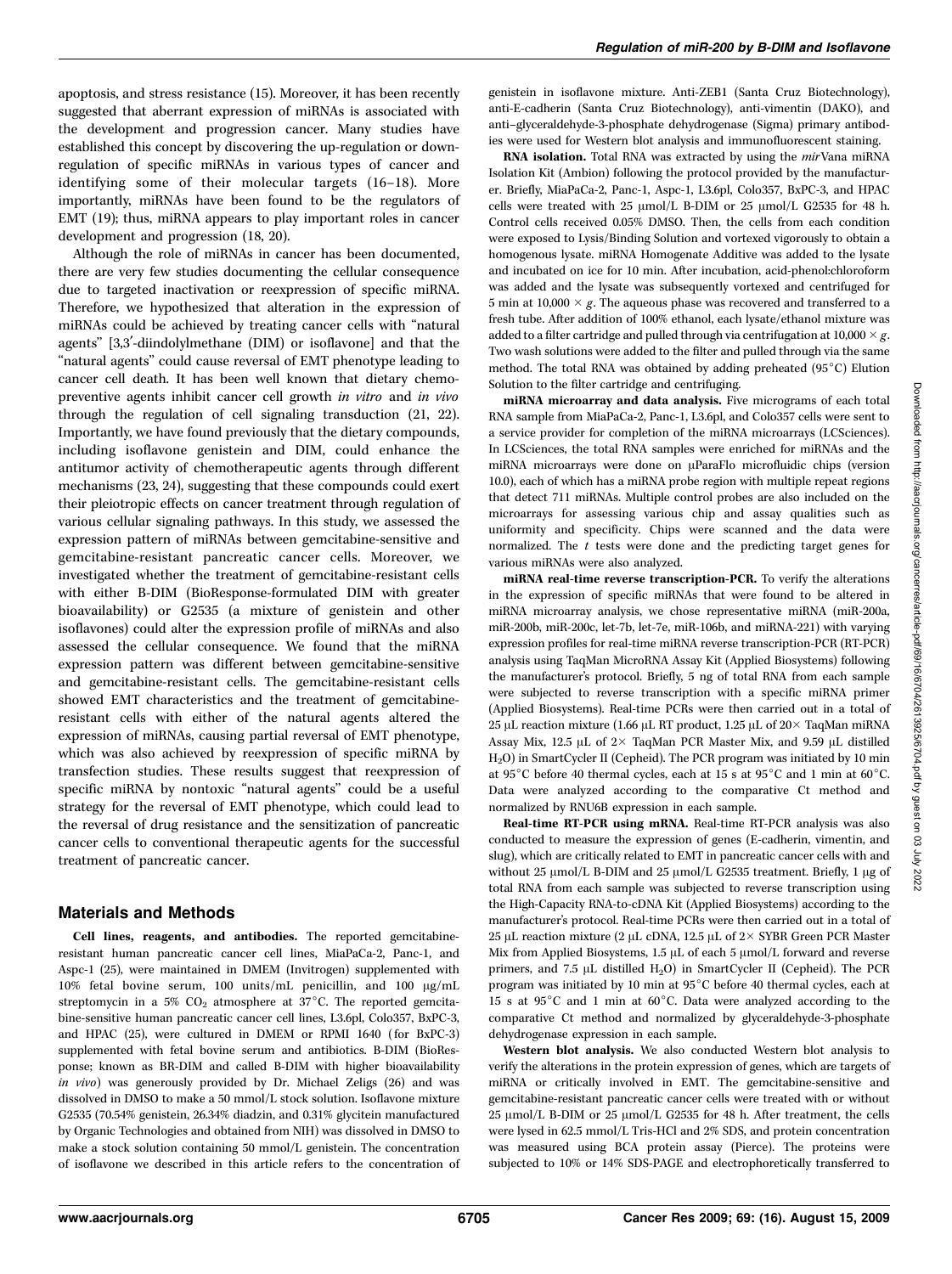nitrocellulose membrane. The membranes were incubated with specific primary antibodies and subsequently incubated with secondary antibody conjugated with peroxidase (Bio-Rad). The signal was then detected using the chemiluminescent detection system (Pierce).

Reexpression of miR-200 in gemcitabine-resistant cells. MiaPaCa-2 and Panc-1 cells were seeded in 6-well plates and transfected with miR-200a, miR-200b, miR-200c, or miRNA negative control (Ambion) at a final concentration of 20 nmol/L using DharmaFect Transfection Reagent (Dharmacon). After 3 days of transfection, the cells were split and transfected repeatedly with the miRNA every 3 to 4 days for the indicated times. Total RNA from each samples was then extracted using the Trizol reagent (Invitrogen). One microgram of RNA was subject to RT-PCR using the High-Capacity RNA-to-cDNA Kit (Applied Biosystems) and SYBR Green PCR Master Mix (Applied Biosystems) as described earlier. Total proteins from each sample were also extracted and subjected to Western blot analysis as described earlier.

Immunofluorescence staining. Immunofluorescence staining was done following the standard protocol. Briefly, B-DIM–treated or G2535-treated MiaPaCa-2 cells were fixed with 4% paraformaldehyde, permeabilized in 0.5% Triton X-100, and blocked with 10% goat serum. The cells were then incubated overnight with specific primary antibodies. After washing with PBS, the cells were incubated with fluorescence-conjugated secondary antibody for 1 h. The slides were then washed with PBS and mounted with mounting medium containing Anti-fade reagent and 4',6-diamidino-2phenylindole. Cells were viewed under fluorescence microscope and images were analyzed using Advanced Sport software (Diagnostic Instruments).

Exposure of gemcitabine-resistant cells to miR-200, B-DIM, or G2535 and WST-1 assay for testing drug sensitivity. The gemcitabineresistant MiaPaCa-2 pancreatic cancer cells were transfected with miR-200b or control miRNA for 7 days or treated with lower concentration of B-DIM  $(5 \mu \text{mol/L})$  and G2535 (10  $\mu \text{mol/L}$ ) for 21 days. The morphologic changes in MiaPaCa-2 cells were captured under a light microscopy. The cells were then seeded in 96-well plates. After 24 h, the cells were treated with different concentrations of gemcitabine for 48 h. After treatment, the cells were subjected to cell proliferation assay using Cell Proliferation Reagent WST-1 assay (Roche) following the manufacturer's protocol. Briefly,  $10 \mu L$  of WST-1 reagent were added to the cells in each well and incubated at  $37^{\circ}$ C for 2 h. After shaking for 1 min, the spectrophotometric absorbance of the samples was determined by using Ultra Multifunctional Microplate Reader (Tecan) at 450 nm.

#### **Results**

Gemcitabine-resistant pancreatic cancer cells show EMT characteristics documented by miRNA, mRNA, and protein expression. To investigate the difference in miRNA expression between gemcitabine-sensitive and gemcitabine-resistant pancreatic cancer cells, we conducted miRNA microarray. The results from miRNA microarray were validated by miRNA RT-PCR analysis for representative miRNA with varying expression profiles. The similar alternations of miRNA expression were observed by realtime RT-PCR analysis, although the fold change in the expression level was not exactly the same between these two different analytic methods. By miRNA microarray and RT-PCR, we found differential expression pattern of miRNA between gemcitabine-sensitive and gemcitabine-resistant pancreatic cancer cells. The known EMT regulators such as miR-200b, miR-200c, and miR-200a were downregulated in gemcitabine-resistant cells (Table 1; Fig. 1A; Supplementary Fig. S1A), which is consistent with the EMT phenotype of gemcitabine-resistant cells. We also found that many members

Table 1. Differential expression of let-7 and miR-200 in gemcitabine-sensitive and gemcitabine-resistant pancreatic cancer cells treated with B-DIM or G2535 tested by miRNA array

| miRNA        | Gemcitabine-sensitive |              |          |          |              |          |
|--------------|-----------------------|--------------|----------|----------|--------------|----------|
|              | L <sub>3.6pl</sub>    |              |          | Colo357  |              |          |
|              | Control               | <b>B-DIM</b> | G2535    | Control  | <b>B-DIM</b> | G2535    |
| hsa-let-7a   | 15,048.0              | 16,837.0     | 22,667.8 | 14,213.1 | 15,750.5     | 21,823.0 |
| hsa-let-7b   | 8,118.1               | 9,753.4      | 12,240.1 | 7,554.4  | 9,243.4      | 12,668.5 |
| hsa-let-7c   | 11,295.6              | 13,596.5     | 17.622.9 | 9,387.2  | 11.167.2     | 14,446.9 |
| hsa-let-7d   | 10,132.5              | 12,494.8     | 15,597.5 | 9,237.1  | 10,822.3     | 15,712.6 |
| hsa-let-7e   | 3.973.3               | 7.079.5      | 8.637.5  | 2.718.0  | 3,788.0      | 3,505.7  |
| hsa-let-7f   | 11,602.4              | 13,645.9     | 17,989.5 | 10,789.1 | 12,277.5     | 17,104.3 |
| hsa-miR-200b | 4,510.1               | 4,520.4      | 5,425.1  | 5,202.5  | 6,822.2      | 4,132.7  |
| hsa-miR-200c | 11,078.7              | 9,360.9      | 14,072.4 | 11,949.8 | 13,942.6     | 18,571.2 |
| miRNA        | Gemcitabine-resistant |              |          |          |              |          |
|              | MiaPaCa2              |              |          | Panc-1   |              |          |
|              | Control               | <b>B-DIM</b> | G2535    | Control  | <b>B-DIM</b> | G2535    |
| hsa-let-7a   | 7,535.6               | 6.700.9      | 8,243.3  | 11.009.4 | 11,333.5     | 14,812.4 |
| hsa-let-7b   | 1,490.0               | 1,316.9      | 2,635.5  | 3,582.8  | 3,862.0      | 3,895.1  |
| hsa-let-7c   | 3,811.3               | 3,265.6      | 4,998.7  | 4,242.2  | 5,799.9      | 8,028.4  |
| hsa-let-7d   | 4,251.8               | 3,806.0      | 5,806.1  | 6,190.5  | 6,171.1      | 10,086.7 |
| hsa-let-7e   | 1,728.6               | 2,082.5      | 3,963.9  | 2,442.7  | 2,277.6      | 4,016.5  |
| hsa-let-7f   | 5.649.4               | 5.375.5      | 7,496.4  | 7,771.1  | 7.679.7      | 12,454.1 |
| hsa-miR-200b | 5.93                  | 7.04         | 11.60    | 3.96     | 4.87         | 4.79     |
| hsa-miR-200c | 7.57                  | 8.02         | 6.61     | 8.51     | 11.10        | 15.54    |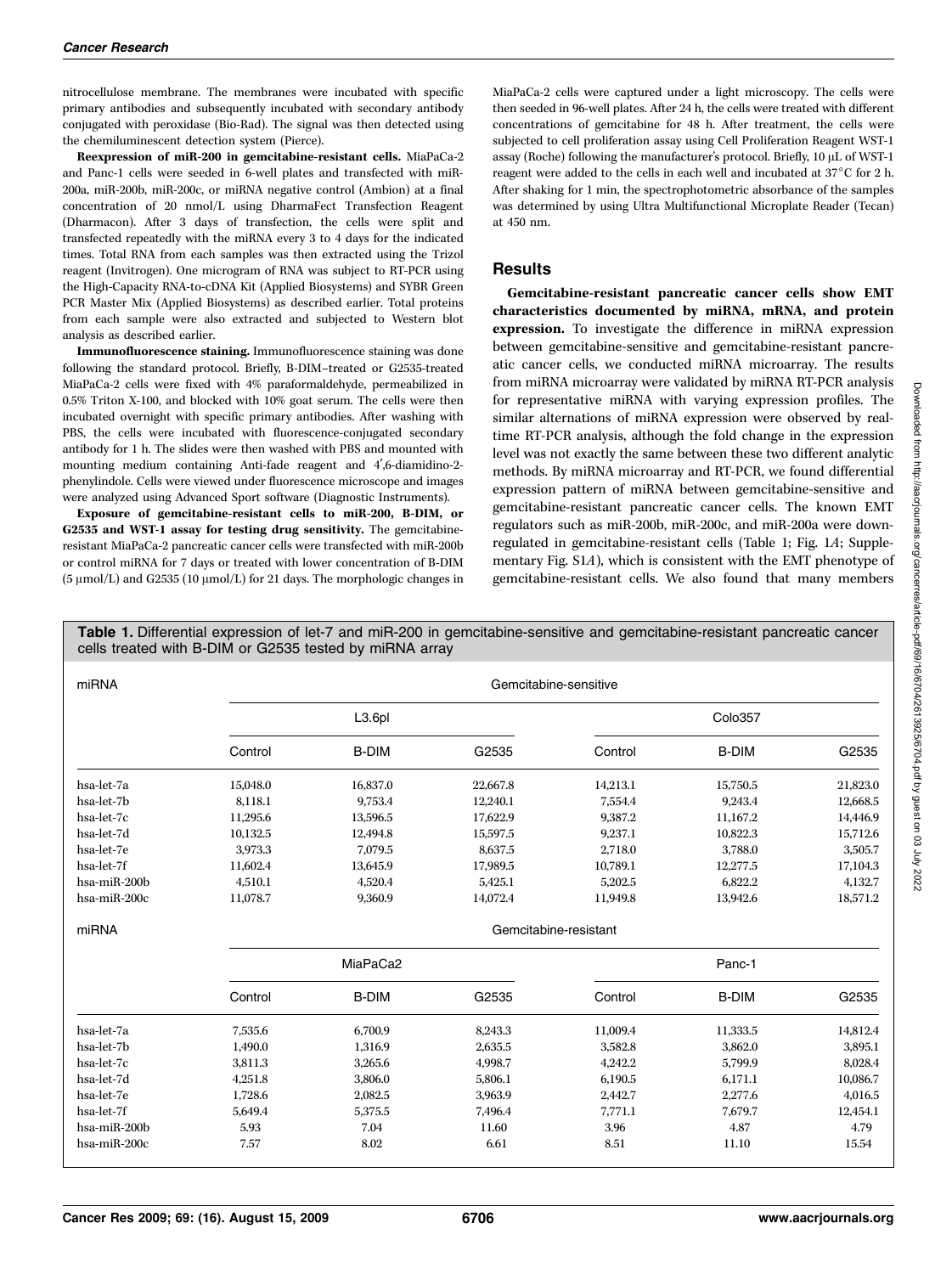

of the tumor suppressor let-7 family were down-regulated in gemcitabine-resistant cells (Table 1; Fig. 1A), and these findings are consistent with the aggressiveness of gemcitabine-resistant pancreatic cancer cells. More importantly, we found that gemcitabinesensitive pancreatic cancer cells including L3.6pl, Colo357, BxPC-3, and HPAC cells showed strong expression of epithelial marker Ecadherin, whereas gemcitabine-resistant pancreatic cancer cells, MiaPaCa-2, Panc-1, and Aspc-1, exhibited strong expression of mesenchymal makers including vimentin and ZEB1 at mRNA and protein levels (Fig. 1 B and C; Supplementary Fig. S1B and C). These results suggest that the gemcitabine-resistant cells showing EMT characteristics could be defined by the expression of specific miRNA and its target genes and proteins. Based on these results on the differential expression of miRNA, we hypothesized that ''natural agents'' that are known to cause cell growth inhibition and induction of apoptosis could regulate the EMT status by the alterations in the miRNA expression of gemcitabine-resistant cells. Therefore, we investigated whether B-DIM or G2535 (isoflavone) treatment could alter miRNA expression of gemcitabine-resistant cells.

Regulation of miRNA expression by B-DIM and G2535 treatment in pancreatic cancer cells. The miRNA microarrays were also used to determine whether treatment of cells with B-DIM or G2535 could alter the expression of miRNA compared with untreated cells. The miRNA RT-PCR was also conducted to confirm the data from miRNA array. By miRNA microarray and RT-PCR, we found that B-DIM treatments caused alterations in the expression of 28 miRNAs, whereas G2535 treatment altered the expression of 67 of a total of 711 miRNAs in the chip. Importantly, we found that the members of miR-200 and let-7 families were up-regulated on G2535 or B-DIM treatment (Table 1; Fig. 2; Supplementary

Fig. S1A), suggesting that these agents could cause reversal of EMT characteristics and in turn could inhibit tumor aggressiveness. G2535 showed stronger effects on miR-200 and let-7 expression than that of B-DIM as documented by miRNA microarray analysis (Table 1). Based on these novel findings, especially the loss of expression of miR-200 family in gemcitabine-resistant cells and most importantly the up-regulation in the expression of miR-200 family, we assessed the mechanistic role of miR-200 family in our experimental system.

Reexpression of miR-200 family leads to the alteration of EMT markers. To investigate the role of miR-200 family in the reversal of EMT phenotype of gemcitabine-resistant cells, we transfected miR-200a, miR-200b, and miR-200c pre-miRNAs into MiaPaCa-2 cells (gemcitabine-resistant) for up to 14 days. We found that the reexpression of miR-200 family in the MiaPaCa-2 cells resulted in the up-regulation of epithelial marker E-cadherin and down-regulation of mesenchymal markers including ZEB1 and vimentin at both mRNA and protein levels (Fig. 3A and B). After 14 days of transfection, the morphology of miR-200–transfected MiaPaCa-2 cells was partially changed from elongated fibroblastoid to epithelial cobblestone-like appearance, and the cells appeared to grow in close contact with each other (Fig. 3C). These results suggest that the loss of miR-200 family is critical for the acquisition of EMT characteristics and that the reexpression of miR-200 could reverse the EMT phenotype of gemcitabine-resistant cells. Because reexpression of miRNA by transfection is not a practically useful strategy at the present time in clinical setting, we investigated whether "natural agents" could be useful for such a purpose and, if so, then the natural agents could be easily tested for their effects in the clinical setting.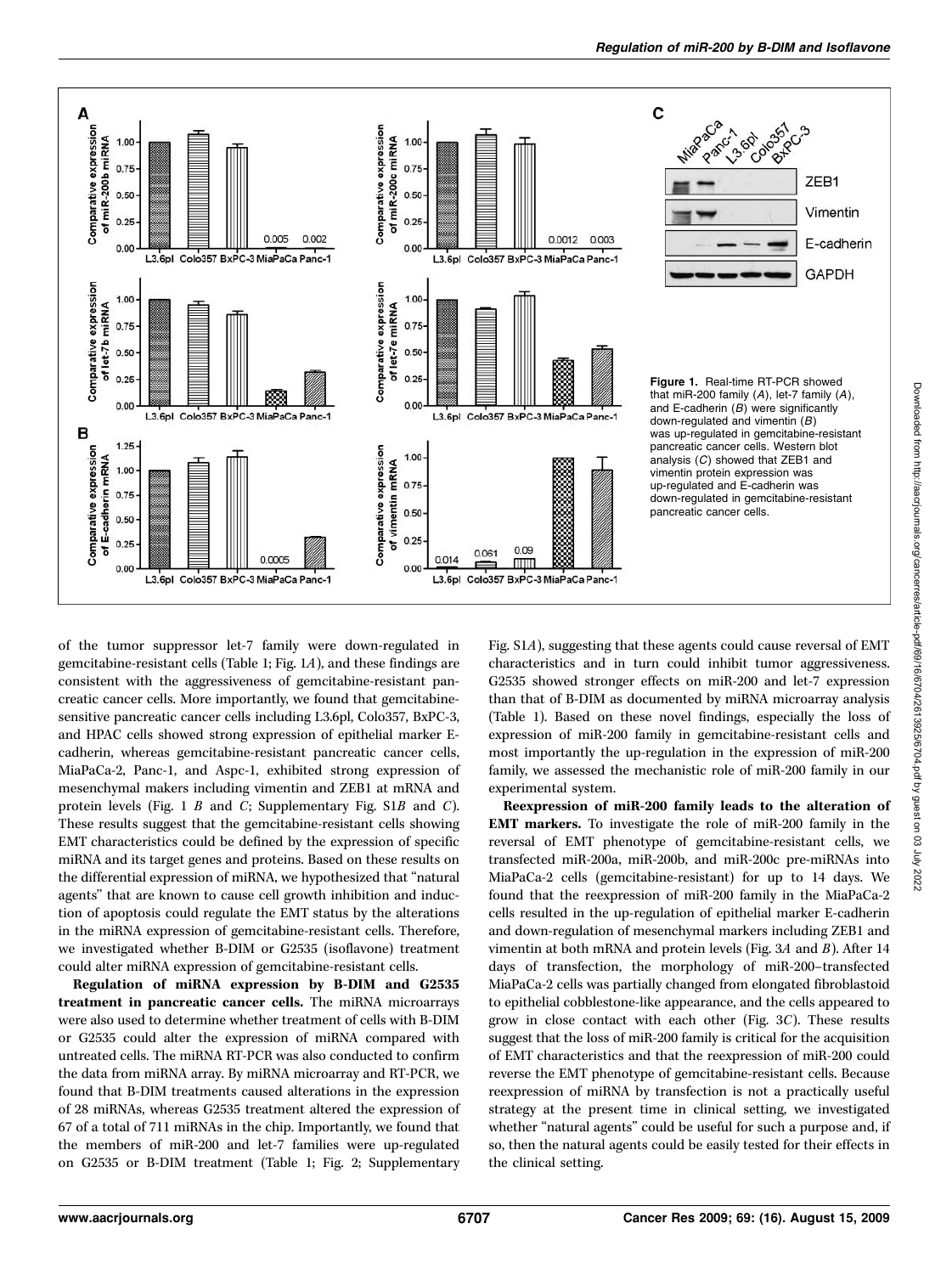B-DIM and G2535 treatment leads to the regulation of EMT marker expression and the reversal of EMT. Because we observed that B-DIM and G2535 treatments increased the level of miR-200 family in MiaPaCa-2 cells, we further investigated whether B-DIM and G2535 treatment could show similar effects that were observed by reexpression of miR-200 family using transfection approach. After the treatment of pancreatic cancer cells with low concentration of B-DIM (5  $\mu$ mol/L) and G2535 (10  $\mu$ mol/L) for 21 days, we found up-regulation of epithelial marker E-cadherin and down-regulation of mesenchymal markers, ZEB1, vimentin, and slug, at different levels tested by real-time RT-PCR (Fig. 4A; Supplementary Fig. S1B) and Western blot analysis (Fig. 4B; Supplementary Fig. S1C). Immunofluorescence staining showed that E-cadherin was redistributed in the cytoplasm closer to cell membrane after B-DIM and G2535 treatments (Fig. 5A). Importantly, we also observed that the morphology of MiaPaCa-2 cells changed from elongated fibroblastoid to epithelial cobblestone-like appearance, and it seems that the cell-cell contact was increased after the treatments with B-DIM and G2535 (Fig. 5B). These results are consistent with the changes in the expression of miRNAs and EMT markers. We also noted that some pancreatic cancer cells treated with G2535 showed more elongated shape, which was commonly seen in genistein-treated cells; however, G2535 has stronger effect on E-cadherin expression, whereas B-DIM exerted stronger effect on ZEB1 expression as shown by Western blot analysis (Fig. 4B). Nevertheless, these results suggest that both B-DIM and isoflavone could regulate the expression of EMT markers and indeed could be useful for the reversal of EMT phenotype, which could lead to the sensitization of gemcitabineresistant cells to gemcitabine. Therefore, we assessed the sensitivity



Figure 2. Real-time miRNA RT-PCR showed that B-DIM and isoflavone (G2535) increased the expression of miR-200 family (A) and let-7 family (B) in gemcitabine-resistant and gemcitabine-sensitive pancreatic cancer cells.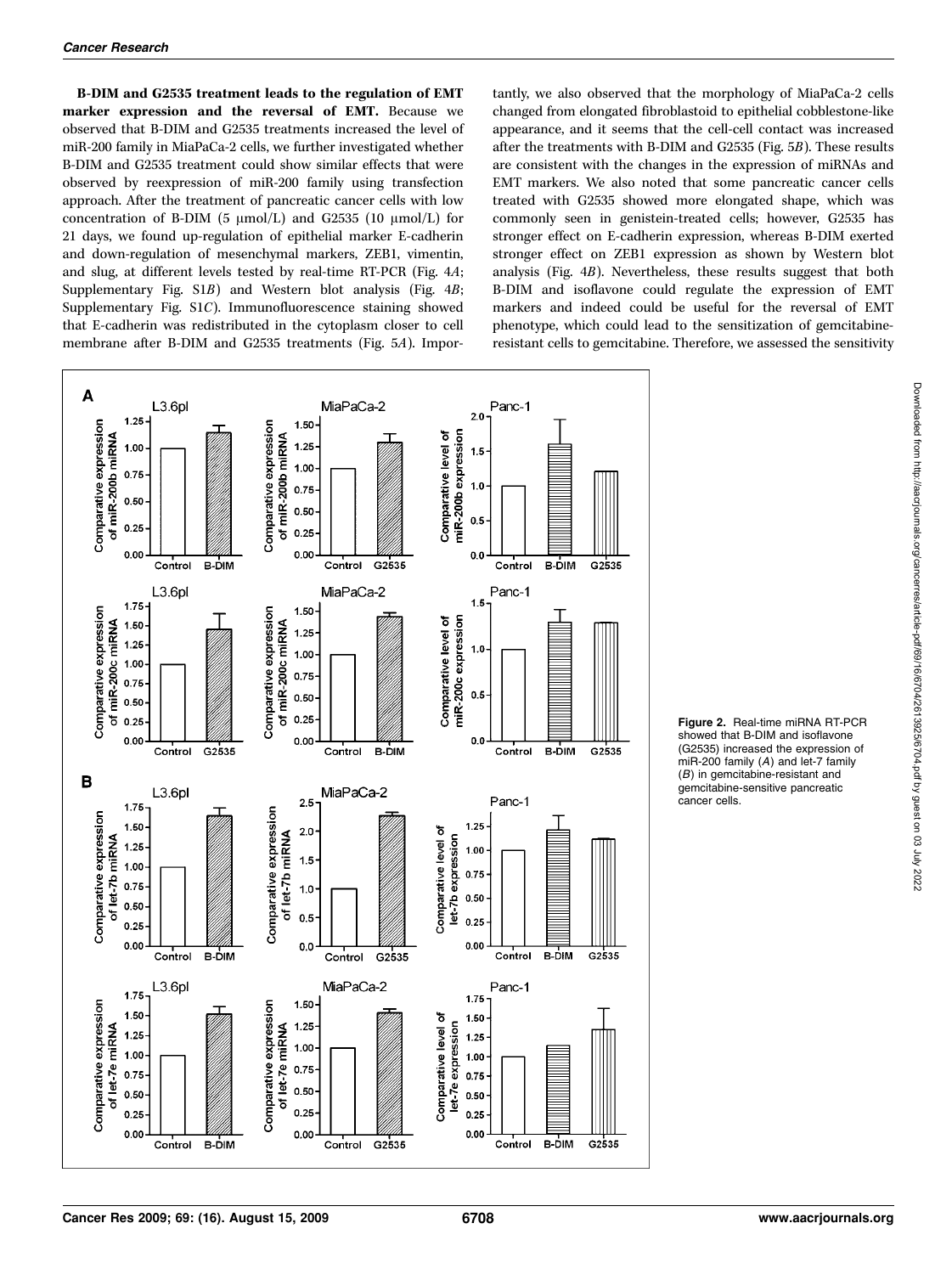

Regulation of miR-200 by B-DIM and Isoflavone

of gemcitabine-resistant cells to gemcitabine after being transfected with miR-200b or treated with B-DIM or G2535.

miR-200 reexpression or B-DIM and G2535 treatment increased sensitivity of gemcitabine-resistant pancreatic cancer cells to gemcitabine. We transfected MiaPaCa-2 cells with miR-200b or control miRNA for a period of 7 days. We also treated MiaPaCa-2 cells with or without low concentration of B-DIM or G2535 for 21 days. Then, these cells were exposed to different concentrations of gemcitabine for 48 h. Cell proliferation index was accessed by WST-1 assay. We found that the sensitivity to gemcitabine was significantly increased after miR-200 reexpression compared with control cells (Fig. 5C). The cells transfected with miR-200b showed 20.8% to 38.2% more inhibition compared with control. The pretreatment of MiaPaCa-2 cells with B-DIM or G2535 also increased the sensitivity of MiaPaCa-2 cells to gemcitabine. The cell proliferation rate of MiaPaCa-2 cells treated with 500 nmol/L gemcitabine was 79.05% compared with untreated

control, whereas the rate was 67.39% or 65.56% on B-DIM or G2535 pretreatment, respectively (Supplementary Table S1). The MiaPaCa-2 cells pretreated with B-DIM showed 14.8% to 17.4% more inhibition compared with control, whereas the MiaPaCa-2 cells pretreated with G2535 showed 15.4% to 17.1% more inhibition (Supplementary Table S2). These results suggest that miR-200 reexpression and B-DIM or isoflavone treatment could partially increase the sensitivity of gemcitabine-resistant cells to gemcitabine possibly through miR-200–mediated reversal of EMT status.

## **Discussion**

In recent years, it has become increasingly clear that EMT plays important roles in the progression of cancer and is also responsible for the resistant phenotype of cancer cells to conventional chemotherapeutics. It is believed that the sensitivity of therapeutic agents correlates with cell phenotype. The mesenchymal-type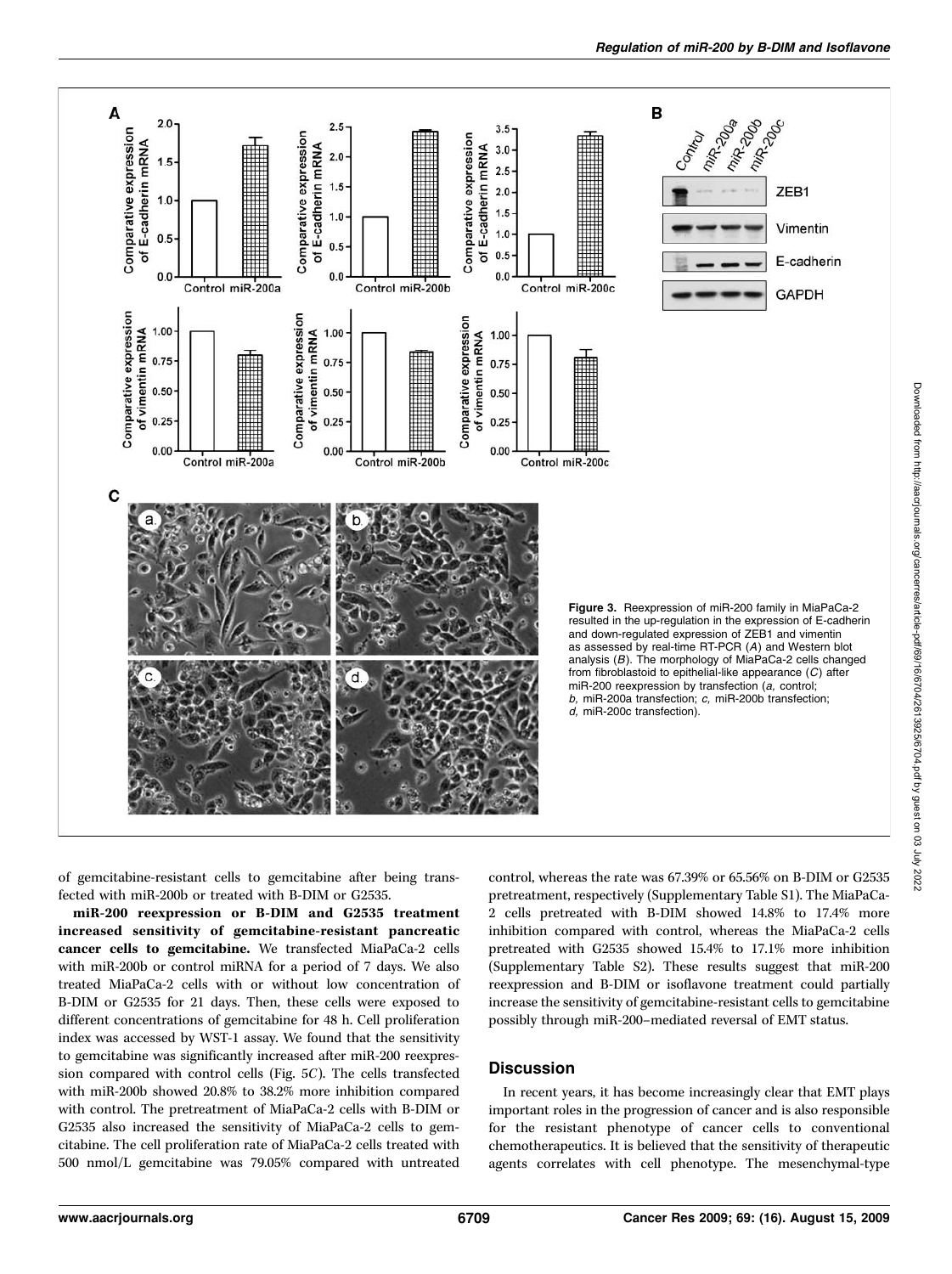cancer cells showed increased expression of genes that are involved in the processes of invasion and metastasis, which are resistant to conventional therapeutics, whereas the epithelial-type cancer cells are less invasive and metastatic and found to be significantly more susceptible to chemotherapeutics, suggesting that EMT decreases the sensitivity of cancer cells to therapeutics and promotes cancer cell invasion and metastasis (2). Further studies have shown that EMT marker proteins including E-cadherin and vimentin could serve as a determinant of epidermal growth factor receptor activity in non–small cell lung cancer cells and that E-cadherin expression was a novel biomarker predicting clinical positive activity of the epidermal growth factor receptor inhibitor erlotinib in non–small cell lung cancer patients (27). In our study, we found that gemcitabine-resistant cells showed EMT characteristics including elongated fibroblastoid shape, high expression of vimentin, and low expression of E-cadherin. Taken together, these results suggest that EMT plays critical roles in drug resistance to most conventional therapeutics. It has been reported that EMT is associated with poor survival in surgically resected pancreatic adenocarcinoma (28). Therefore, the presence of EMT phenotypic cells in pancreatic cancer could be one of the reasons that patients with pancreatic

cancer are typically drug-resistant, which contributes to high mortality.

It has been shown that down-regulation or the loss in the expression of miR-200 family is associated with EMT. Gregory and colleagues have reported that all five members of the miR-200 family (miR-200a, miR-200b, miR-200c, miR-141, and miR-429) and miR-205 were significantly down-regulated in cells that had undergone EMT process in response to transforming growth factor- $\beta$  (29). They also found that reexpression of the miR-200 family alone was sufficient to prevent transforming growth factorh–induced EMT. In our study, we found a similar phenomenon in gemcitabine-resistant pancreatic cancer cells. The gemcitabineresistant cells having EMT characteristics showed low expression of miR-200 family. Interestingly, reexpression of miR-200 in gemcitabine-resistant cells showed partial reversal of EMT characteristics as documented by increased expression of Ecadherin and decreased expression of vimentin, ZEB1, and slug. These results suggest that miR-200 family regulates the expression of ZEB1, slug, E-cadherin, and vimentin and that the reexpression of miR-200 could be useful for the reversal of EMT phenotype to mesenchymal-to-epithelial transition.



Figure 4. B-DIM and isoflavone (G2535) increased the expression of E-cadherin and decreased the expression of ZEB1, slug, and vimentin in pancreatic cancer cells as assessed by real-time RT-PCR  $(A)$  and Western blot analysis  $(B)$ .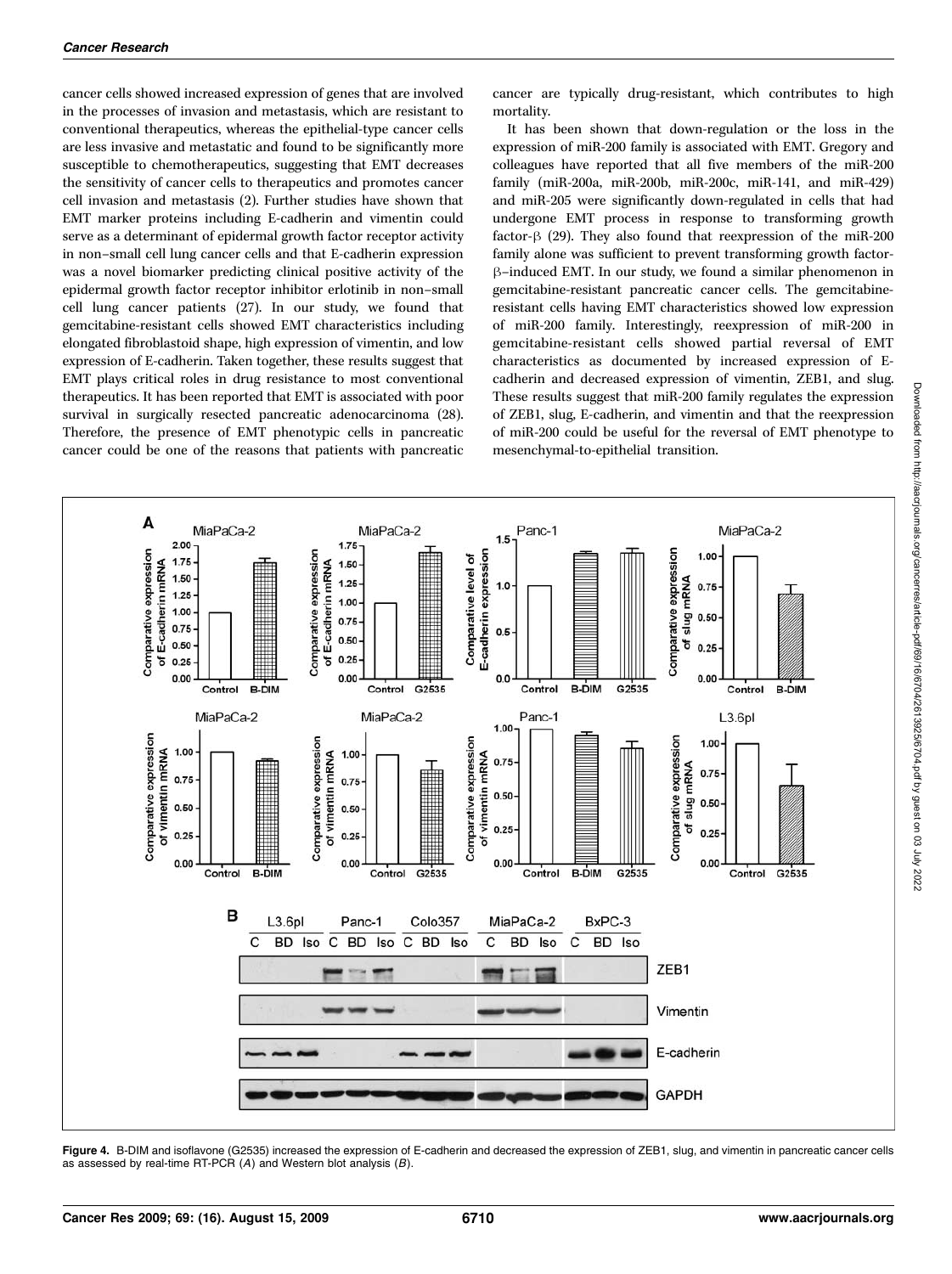Figure 5. E-cadherin appears to distribute in the cytoplasm closer to the cell membrane after B-DIM or isoflavone treatment (A). The morphology of MiaPaCa-2 cells changed from fibroblastoid to epithelial-like appearance after B-DIM or isoflavone treatment (B). Cell proliferation assay showed that reexpression of miR-200b increased the sensitivity of MiaPaCa-2 cells to gemcitabine (C). DAPI, 4',6-diamidino-2-phenylindole.



Both ZEB1 and slug are transcription factors that repress the expression of E-cadherin (30, 31). It has also been shown that ZEB1 is the target gene of miR-200 family (29, 31, 32). By binding to 3'-untranslated region of ZEB1 mRNA, miR-200 inhibits the translation of ZEB1. Consistent with these findings, our results showed decreased levels of ZEB1 and increased levels of E-cadherin expression in miR-200–transfected gemcitabine-resistant cells, suggesting that novel approaches by which miR-200 family could be up-regulated would be a useful approach for the reversal of EMT and thus would be useful for the reversal of the drug resistance phenotype of pancreatic cancer cells. It has been found that the expression of miR-200 is lost in invasive breast cancer cell lines with mesenchymal phenotype and in regions of metaplastic breast cancer specimens lacking E-cadherin (29), suggesting that the loss of miR-200 expression could be a critical step in cancer progression. Further studies have shown that the ectopic expression of miR-200 increased E-cadherin expression, altered cell morphology to an epithelial phenotype, and reduced the in vitro motility of 4TO7 cells in migration assays (31), suggesting that the increase in miR-200 could reverse EMT and inhibit cancer cell invasion and metastasis. In our present study, we found that B-DIM and isoflavone could induce miR-200 expression, resulting in altered cellular morphology from mesenchymal-to-epithelial appearance and induced E-cadherin distribution that is typically found in epithelial-like cells.

These alterations by B-DIM and isoflavone could be responsible for the inhibition of cancer progression, invasion, and metastasis that was previously observed by our laboratory (33, 34).

The let-7 miRNA has been found to regulate cell proliferation and differentiation. Importantly, recent studies have shown that decreased let-7 expression is linked to increased tumorigenesis and poor patient prognosis (18, 35). Because let-7 inhibits the expression of multiple oncogenes, including ras, myc, HMGA2, etc., let-7 has been recognized as a tumor suppressor (20, 35). Moreover, it has been found that let-7 could regulate "stemness" by repressing self-renewal and promoting differentiation in both normal development and cancer and that let-7 miRNAs are markedly reduced in breast cancer–initiating cells and increased with differentiation (35, 36), suggesting that let-7 could regulate cancer stem cell and EMT. In our present study, we found that B-DIM and isoflavone could significantly up-regulate the expression of let-7 family, suggesting that B-DIM and isoflavone could inhibit pancreatic tumor progression by reversing EMT characteristics in part due to the up-regulation of let-7; however, further mechanistic studies are warranted for assessing the role of let-7 in the processes of EMT in pancreatic cancer.

The successful treatment of pancreatic cancer is dependent on the sensitivity of cancer cells to conventional therapeutic agents. Because mesenchymal-type cancer cells are more resistant to